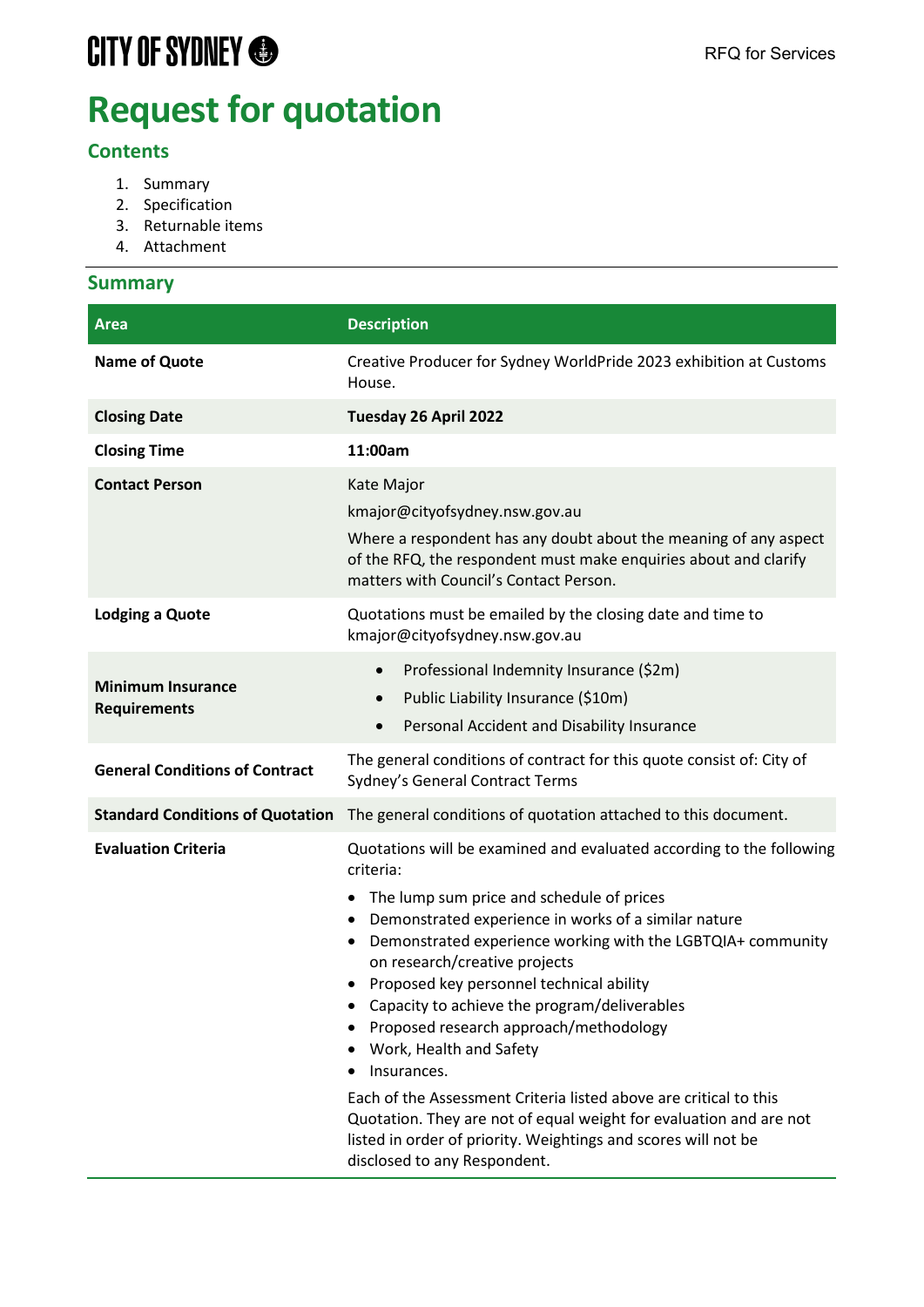## **CITY OF SYDNEY ® Specification**

The following information sets out the City requirements. Should you require any additional information or clarification please email the Contact Person who will endeavour to respond to enquiries within 24 hours.

## **1. Introduction**

The Council of the City of Sydney (the City) requests quotations from independent creative producers, curators, cultural researchers, or historians to research and deliver an exhibition in collaboration with the City for Sydney for WorldPride 2023. The exhibition will be presented on the ground floor of Customs House, February – June 2023.

The City welcomes and strongly encourages proposals from the from the LGBTQIA+ community.

## **2. Background Information**

Sydney is on Aboriginal land, the land of the Gadigal. We value the city's First Nations people and acknowledge the Gadigal of the Eora Nation as the traditional custodians of this place we now call Sydney.

The City values Sydney's multicultural society and the varied cultures, languages, traditions, religious and spiritual practices of the people that call our city home. We value the range of identities, perspectives, experiences and lifestyles of our community, people young and old, men and women, people with disability, people with diverse gender identities, LGBTQIA+ communities and those who have experienced advantage or disadvantage. We value the contributions made by all people and believe that this diversity strengthens our city.

**Customs House:** Since it opened in 1845, Customs House has served as a gateway to Australia. It holds a symbolic place in our history as an entry point for those newly arrived, and a cultural guardian, sustaining and influencing our customs and society. Today Customs House is a welcoming public space that houses a model of our city, exhibitions and events, a public library, and a variety of other spaces that invite people to connect or find a moment's escape. It presents programs that tell stories of history and contemporary culture, allowing important local and global conversations to be explored.

## **3. Objectives**

Sydney WorldPride 2023 (17 February – 5 March) is a significant opportunity for the City to celebrate and acknowledge the LGBTQIA+ community through an exhibition at Customs House that reflects on the places and people of the Sydney LGA.

This call-out invites a creative producer with relevant research interests and experience to research and curate an exhibition that draws on the City's collection material, including the Sydney Star Observer Collection [\(archives.cityofsydney.nsw.gov.au/nodes/view/63665\)](https://archives.cityofsydney.nsw.gov.au/nodes/view/63665) and a significant collection of photographs by prominent Sydney photographer C.Moore Hardy

[\(archives.cityofsydney.nsw.gov.au/nodes/view/1540103\)](https://archives.cityofsydney.nsw.gov.au/nodes/view/1540103). The exhibition themes will be shaped by the creative producer in collaboration with the City's curatorium.

The exhibition will be part of the WorldPride 2023 arts and culture program.

## **4. Scope of Work**

The scope of the project includes collaborating with the City's curators, historians and archivists (the curatorium) to research and deliver an exhibition for display on the ground floor of Customs House.

## **The project commences with an intensive and significant phase of research between May and June 2022.**

4.1 The exhibition will

- Use the research findings as the basis for the exhibition. Content may also be obtained from other collections.
- Align with the City's vision and priorities.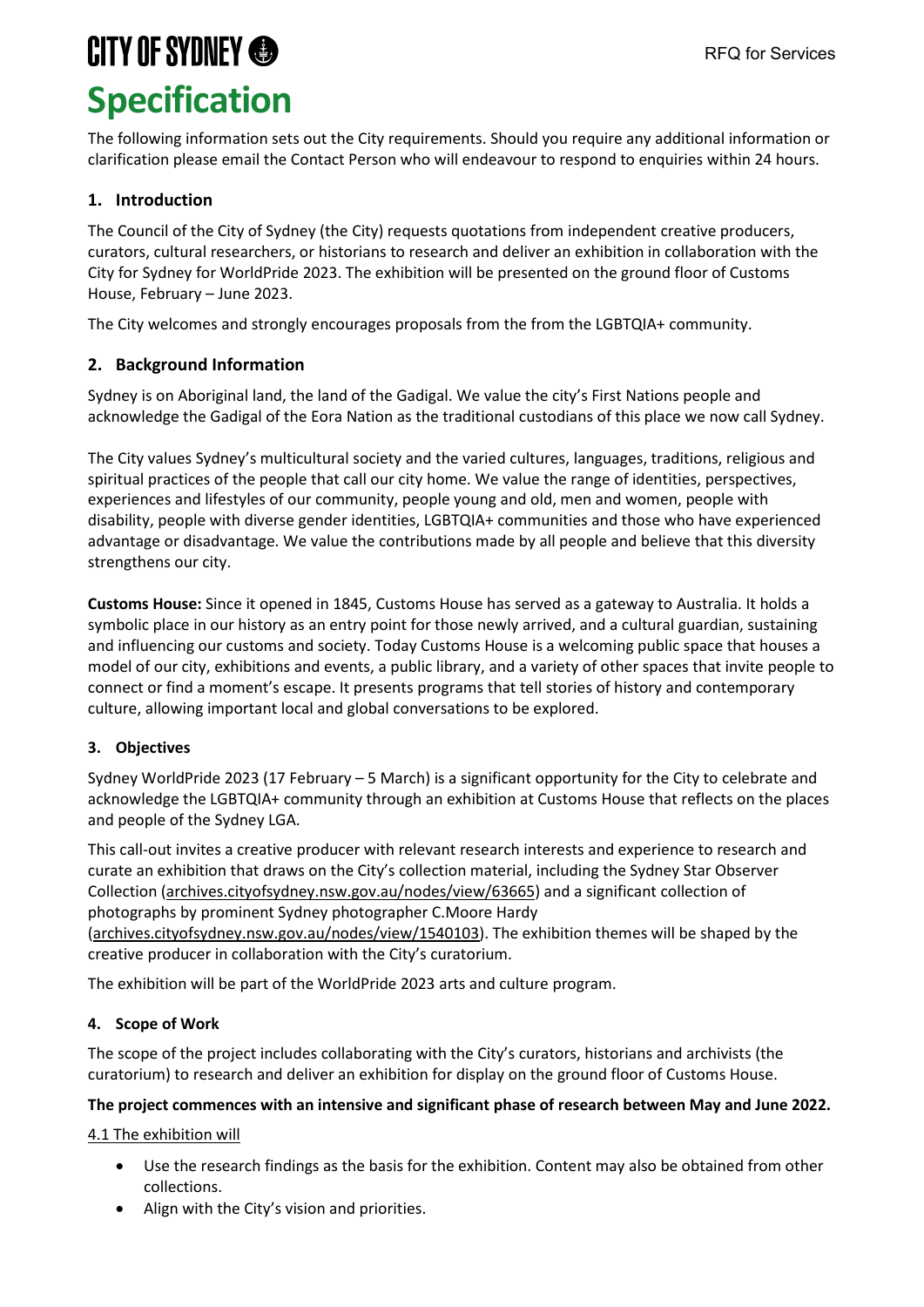# **CITY OF SYDNEY**

- Display content and text that is suitable for a diverse, all-age, general public audience.
- Display reproductions of works that already exist. **There are no fees to commission new work**.
- Use the Customs House exhibition fixtures and fittings.
- Consider the World Pride festival theme: *Gather, Dream, Amplify*
- Not include an exhibition launch event. Celebration and acknowledgement of the exhibition will be through Sydney WorldPride channels and public engagement programs.

### 4.2 The creative producer will

- Collaborate with the City curatorium to define the exhibition concept and exhibition title. They will regularly meet with and report to the curatorium on the progress of the exhibition (max 10 meetings)
- Undertake research that will include
	- o The City Archives and the extensive Sydney Star Observer collection and C.Moore Hardy photographic collection
	- o Consultation with artist/s, as required
	- o Research other collections or content sources, as required
	- o Sub-contracting a research assistant if required for the initial research phase (any subcontractors will be approved by the City)
- Select exhibition content for display that can include still and moving image formats.
- Write clear, professional exhibition copy [1] in plain English, accessible to a diverse audience and following the City's style guide. Copy is required for didactic wall panels (120 words each), labels for still images and content displayed on the six LCD screens (up to 50 words each label), a press release, text for the City's What's On listing and public program promotional copy. All copy will be reviewed by the City to ensure it is suitable and accessible to City audiences.
- Liaise with the Creative City exhibition coordinator regarding exhibition production and delivery, including scheduling, budget, image licensing, installation, and loan agreements.
- Acquire publishing rights for reproductions of images and material that is published within the exhibition. The City will pay associated fees.
- Submit the exhibition content and copy by the agreed deadlines for City approval.
- Meet with the City's marketing team to discuss promotional opportunities and be available for media opportunities.
- Work with a graphic designer and the curatorium on the exhibition visual identity. The City will procure the graphic designer. The creative producer can recommend graphic design companies for consideration.
- Develop and manage the delivery of two City-approved engagement activities and/or associated programs, for example panel discussion.

The City of Sydney will procure all contractors and suppliers associated with the production and delivery of the exhibition, including graphic design, installation, technical support, marketing support, and support of public engagement activities.

*[1] Copyright of written material remains with the author; however, the City is granted a non-exclusive license to use the material in City publications and digital platforms during the exhibition and into the future.*

| <b>ITEM</b>                               | Payment<br>schedule | <b>Timeline</b>                |
|-------------------------------------------|---------------------|--------------------------------|
| RFQ closing date                          |                     | 11am, Tuesday 26 April<br>2022 |
| Shortlisted applicant interviews          |                     | Week of 2 May 2022             |
| Creative producer selected and contracted |                     | Fri 13 May 2022                |
| <b>Stage 1: RESEARCH</b>                  |                     |                                |

#### 4.3 Provisional delivery Schedule + milestone payments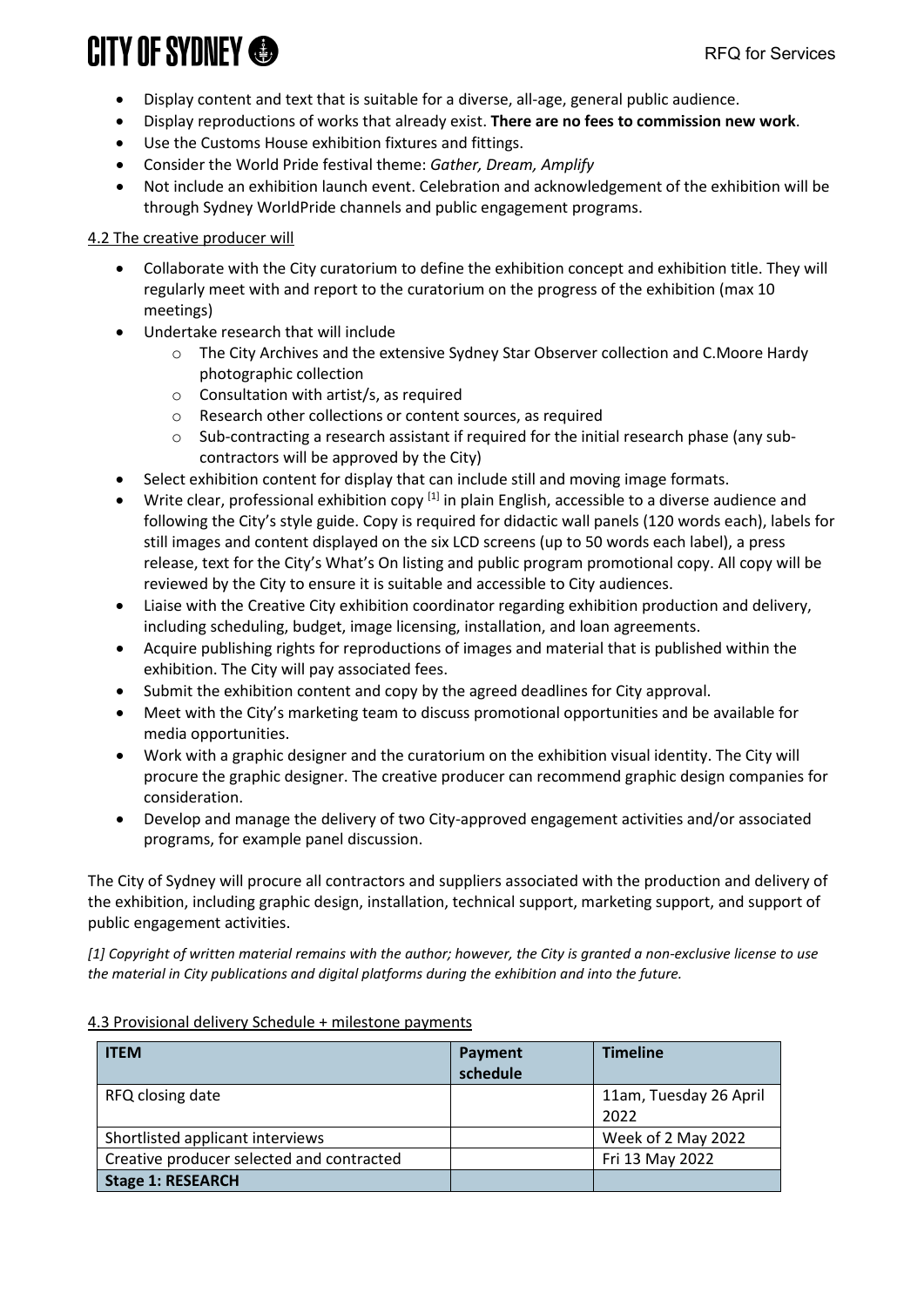# **CITY OF SYDNEY <>>**

|           | 1. Briefing                                                           | Start-up payment | Week beginning Mon 16 |
|-----------|-----------------------------------------------------------------------|------------------|-----------------------|
| ٠         | Briefing by City curatorium - to confirm                              | 10%              | May 2022              |
|           | project scope, outline the research                                   |                  |                       |
|           | requirements, communications, aims and                                |                  |                       |
|           | projected outcomes.                                                   |                  |                       |
| ٠         | Confirmation of schedule.                                             |                  |                       |
| 2.        | <b>Research &amp; consultation</b>                                    | 50%              | Mid May to late June  |
| $\bullet$ | Onsite research of civic and archives                                 |                  | 2022                  |
|           | collections, including, but not limited to the                        |                  |                       |
|           | Sydney Star Observer collection.                                      |                  |                       |
| ٠         | Consultation with the artist/s and external                           |                  |                       |
|           | collection/s.                                                         |                  |                       |
| ٠         | Curatorial rationale and exhibition title                             |                  |                       |
|           | devised in collaboration with City                                    |                  |                       |
|           | curatorium.                                                           |                  |                       |
|           | Research phase complete and outcomes                                  |                  |                       |
|           | presented to the City.                                                |                  |                       |
|           | Designer procured<br><b>Stage 2: DEVELOPMENT</b>                      |                  | June                  |
|           | 3. Exhibition development                                             |                  | June - July 2022      |
| $\bullet$ | Exhibition developed according to the                                 |                  |                       |
|           | theme with, City and external/additional                              |                  |                       |
|           | exhibition material identified.                                       |                  |                       |
| ٠         | Ongoing consultation with contributors and                            |                  |                       |
|           | City curatorium.                                                      |                  |                       |
| ٠         | High-res image files identified and sourced.                          |                  |                       |
| 4.        | <b>Exhibition content approval</b>                                    |                  | August 2022           |
| $\bullet$ | Exhibition content selected; first draft copy                         |                  |                       |
|           | prepared.                                                             |                  |                       |
| ٠         | Content approved by the City.                                         |                  |                       |
| 5.        | Writing                                                               | 20%              | August - September    |
| $\bullet$ | Exhibition copy completed and approved by                             |                  | 2022                  |
|           | the City.                                                             |                  |                       |
|           | All exhibition content sourced.                                       |                  |                       |
|           | Approved copy and high-res images handed                              |                  |                       |
|           | over to designer (end September).                                     |                  |                       |
|           | <b>Stage 3: DELIVERY</b>                                              |                  |                       |
| 6.        | Production                                                            |                  | December 2022/        |
| ٠         | Exhibition content prepared for print.                                |                  | January 2023          |
| $\bullet$ | Production suppliers and installation                                 |                  |                       |
| ٠         | contractors procured.<br>Exhibition material and design files sent to |                  |                       |
|           | print.                                                                |                  |                       |
| 7.        | <b>Exhibition Installation</b>                                        | 10%              | Early February 2023   |
| ٠         | Exhibition installed: supervised by Creative                          |                  |                       |
|           | City exhibition coordinator, creative                                 |                  |                       |
|           | producer, and designer.                                               |                  |                       |
| 8.        | <b>Public Engagement</b>                                              | 10%              | February - March 2023 |
|           | Public engagement events delivered.                                   |                  |                       |
|           | <b>Exhibition closes</b>                                              |                  | Late June/ early July |
|           |                                                                       |                  | 2023                  |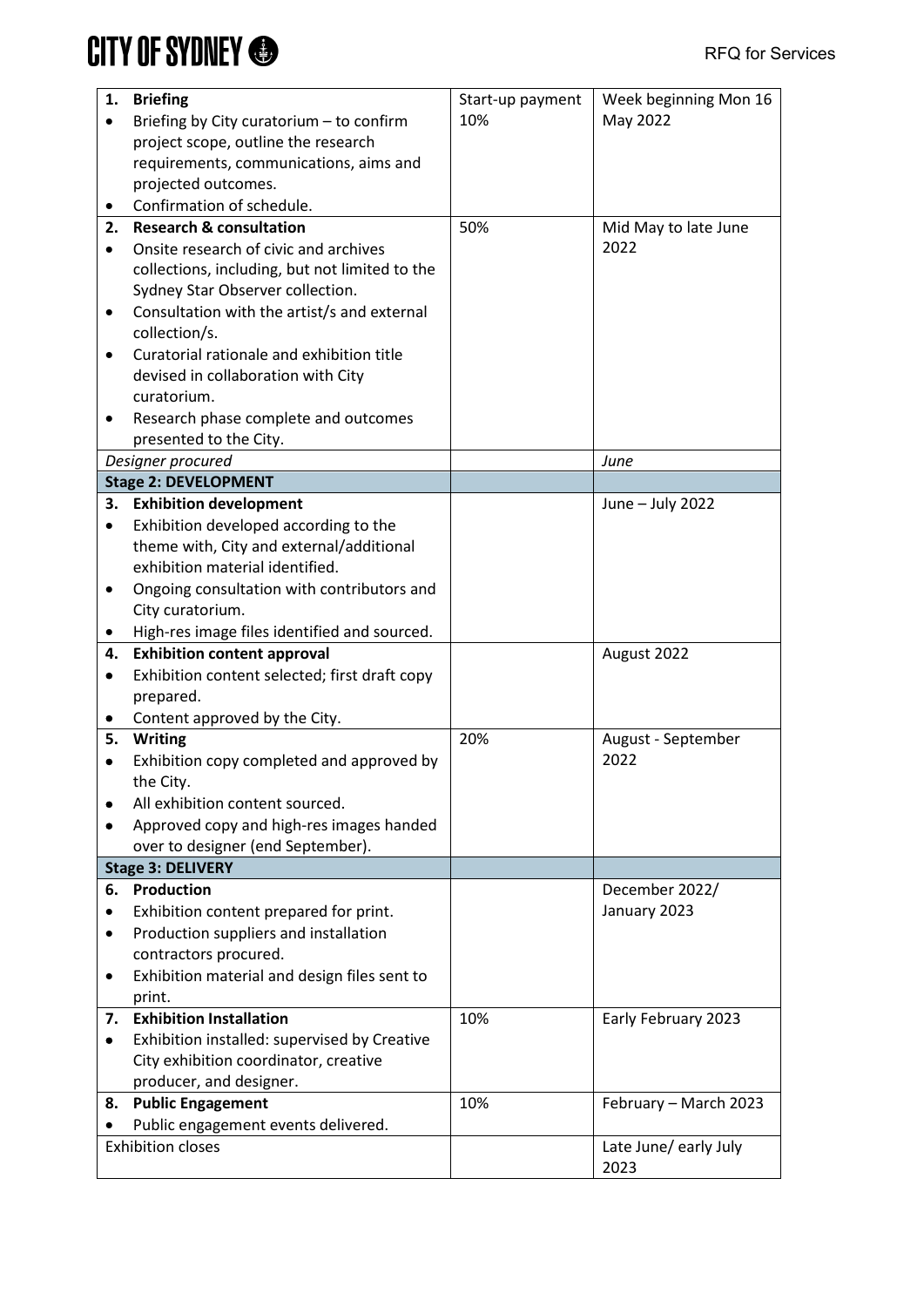## **CITY OF SYDNEY ®**

## 4.4 Budget

The research and curatorial fee for this exhibition is between \$18,000 and \$25,000 (ex GST). Your best price quotation must be submitted within this range to be considered.

The Contract will cover your fee for research, curatorial and creative production, and writing services, meetings and the coordination and facilitation of two public engagement activities/events. It will also include fees paid to a research assistant (approved by the City), if required.

Separate to this RFQ, the City will arrange and pay fees and production costs, including

- Artist participation and public program speaker fee/s
- Graphic design (including moving image design/editing services)
- Printing exhibition material (including exhibition prints, media wall decal, signage)
- Exhibition installation
- Other production costs such as image license fees, captioning, and dressing the Red Room

## **5. Site information**

The Customs House 'Site information and floorplans' are an attachment to this Request for Quotation.

The ground floor of Customs House is a public space open at the following times

Weekdays: 8am - Midnight Saturday: 9am - Midnight Sunday: 9am - 5pm

(hours may differ on public holidays. Please check by calling the concierge on 02 9242 8551)

Any specific questions about the exhibition site should be directed to the Council's Contact Person specified in the Summary above.

#### **6. WHS**

As part of its duty of care obligations, the City requires the successful applicant employed by the City under the Contract to comply with WHS Legislation, Australian Standards, relevant Codes of Practice and the City's WHS Policy in accordance with:

- The legislative obligations placed upon all persons conducting a business or undertaking with respect to the Work, Health and Safety Act 2011 and Work, Health and Safety Regulation 2011.
- The City's WHS Policy available through City's website at http://www.cityofsydney.nsw.gov.au/\_\_data/assets/pdf\_file/0003/114573/Policy-WHS-Policy.pdf

The City will monitor the contract for its duration to ensure that the successful applicant manages the project effectively, meets the City's WHS requirements and complies with the relevant WHS legislation to ensure that the successful applicant, the City, nor their workers or others in the workplace are placed at risk of injury, illness or prosecution.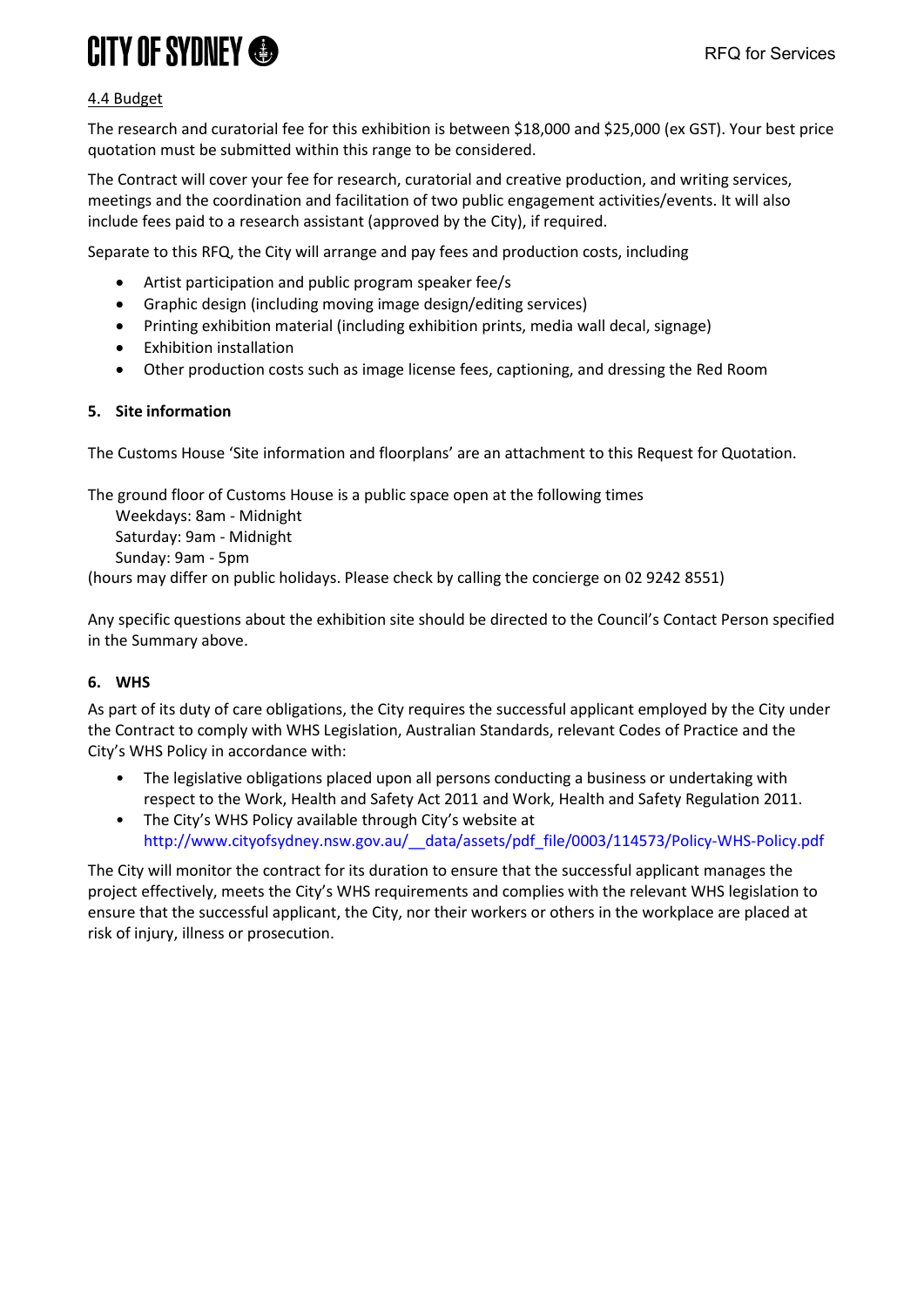## **Returnable items**

Respondents must address the following and submit an offer to carry out the work under the Contract in accordance with the RFQ.

## **Declaration by Respondent**

I/We have read, understood and fully informed myself/ourselves of the contents, requirements and obligations of the request for quotation, submit this quotation for the performance by myself/ourselves of the **Creative Producer for Sydney WorldPride 2023 exhibition at Customs House** for the Council of the City of Sydney.

| Legal Name/Trading Name             |  |
|-------------------------------------|--|
| Respondent's A.B.N.                 |  |
| Address of Registered<br>Office     |  |
| Contact Person Name and<br>Position |  |
| Telephone                           |  |
| Email                               |  |
| Signature and Date                  |  |

## **Questions**

1. Provide fee provision of services in accordance with the Specification (including breakdown of costs)

| <b>Description</b>                                     | <b>Costs (Exclude GST)</b> | <b>Costs (Include GST)</b> |
|--------------------------------------------------------|----------------------------|----------------------------|
| Research and creative producer fee                     |                            |                            |
| Writing fee                                            |                            |                            |
| <b>Meetings</b>                                        |                            |                            |
| Public engagement coordination and facilitation fee \$ |                            |                            |
| Other fees (e.g. research assistant, if required)      |                            |                            |
| Total                                                  |                            |                            |

Please provide your daily rate (including any relevant on-costs) \$........................

2. Proposed key personnel and sub-contractors (insert additional rows as required).

| <b>Name</b> | <b>Key Personnel/ Subcontractor</b> | <b>Role/Function</b> |
|-------------|-------------------------------------|----------------------|
| Name        |                                     |                      |
| Name        |                                     |                      |
| Name        |                                     |                      |